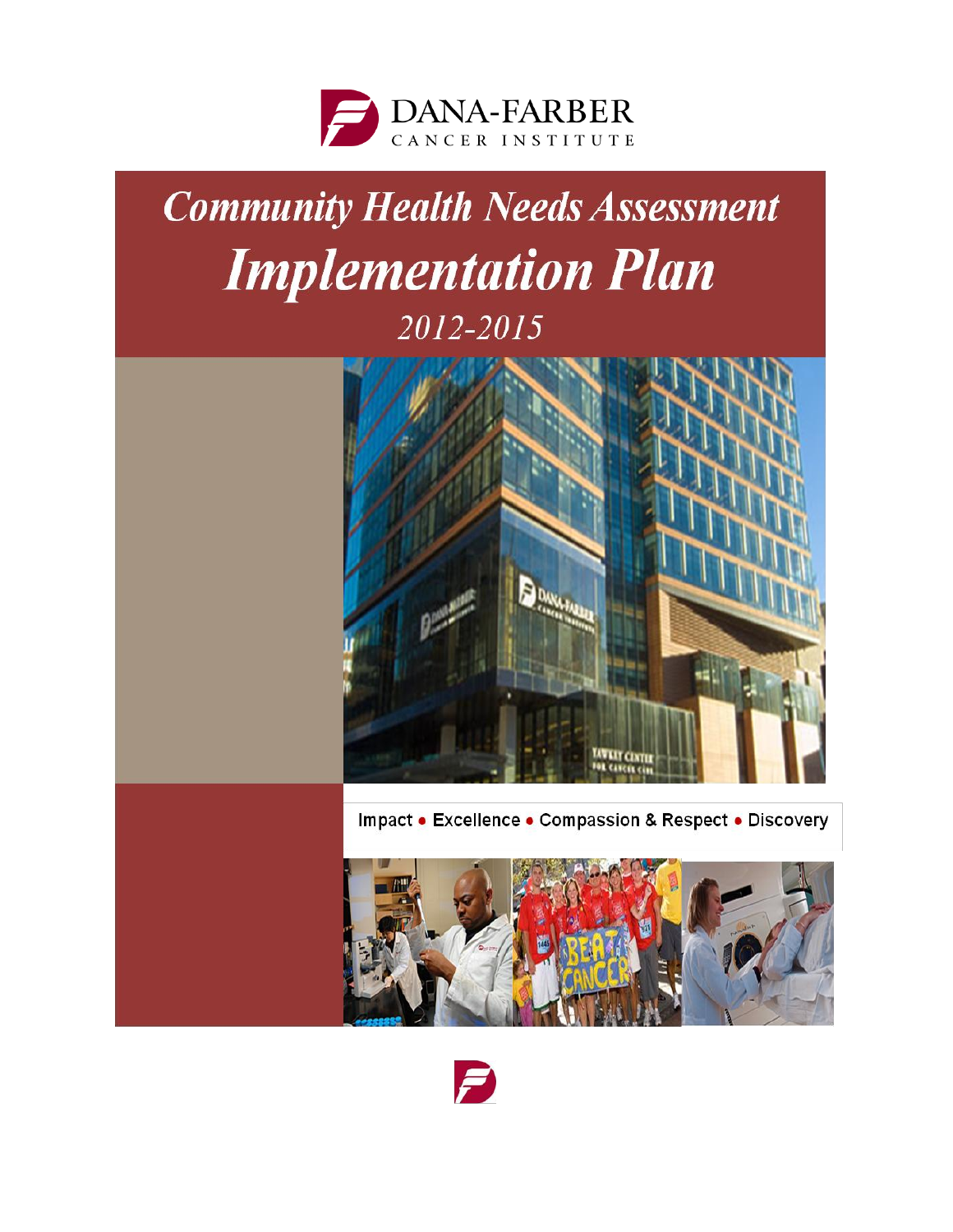**Community Health Needs Assessment Implementation Plan Dana-Farber Cancer Institute 2012 - 2015**

![](_page_1_Picture_1.jpeg)

| <b>TABLE OF CONTENTS</b>                                                                                                                     | <b>PAGE</b>    |
|----------------------------------------------------------------------------------------------------------------------------------------------|----------------|
| <b>Introduction</b><br>Overview of Dana-Farber Cancer Institute                                                                              |                |
| <b>Community Partnerships</b><br>Dana-Farber Addressing Community Needs<br><b>Existing Dana-Farber Programs and Partnerships</b>             | 8<br>Զ         |
| <b>Focus Area Prioritization Process</b><br>Key Findings & Prioritized Areas of Focus<br>Dana-Farber Responses and Implementation Strategies | 10<br>11<br>17 |

*This implementation plan is intended to satisfy the Community Health Needs Assessment Implementation Plan requirement under Internal Revenue Code Section 501(r)(3)(A)(iii) and the Patient Protection and Affordable Care Act.*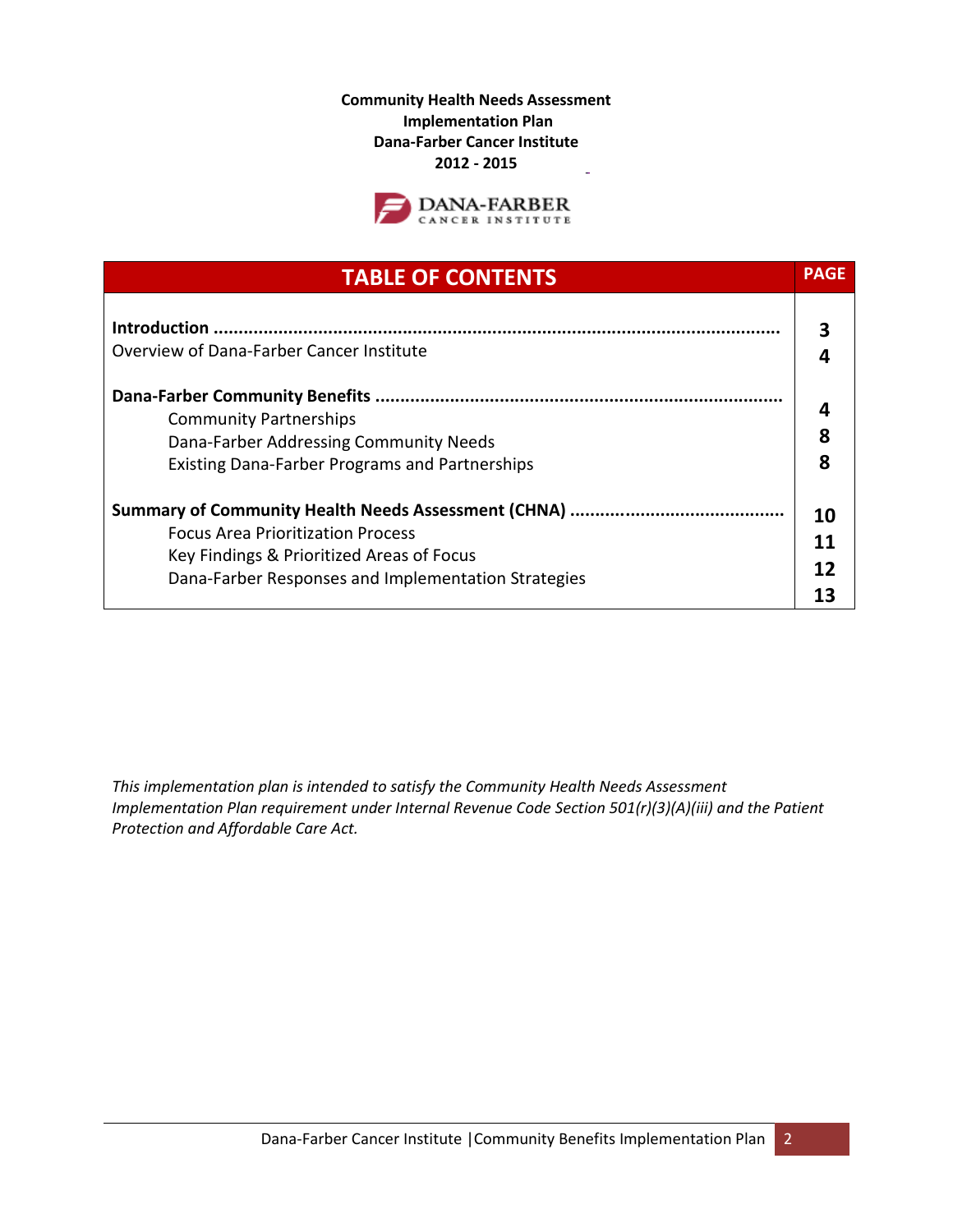## **Introduction**

This document provides an overview of Dana-Farber Cancer Institute's Community Benefits activities and serves as the Institute's 2012-2015 Community Benefits Implementation Plan as informed by the Community Health Needs Assessment Report. The findings of the Community Health Needs Assessment (CHNA) are available in the Executive Summary accompanying this document and have validated Dana-Farber's past and current Community Benefits activities, while identifying opportunities for future initiatives and continued community engagement.

Cancer is the leading cause of death in Boston. While the CHNA findings reflect that collective mammography screening efforts in the City of Boston are making a difference and breast cancer screening rates are trending upwards – especially among women of color – the overall burden of cancer across all types is significant and more is needed to reduce the burden and fear that cancer engenders. In addition, the findings reflect profound disparities in cancer incidence and mortality among diverse racial and ethnic populations in the City of Boston, particularly among Black individuals (as defined by the U.S. Census Bureau standards on race and ethnicity) who experienced 276.3 deaths per 100,000 due to cancer in 2007 compared to 183.4 for Whites during the same year. Furthermore, cancer has consistently been the leading cause of death among Asian and Latino residents in the City of Boston from 2002 – 2007.

The findings highlight the diversity and richness of Dana-Farber's priority neighborhoods of Roxbury, Mission Hill, Dorchester, Mattapan, and Jamaica Plain, as well as many of the broad socioeconomic challenges and healthcare access barriers facing community residents in these neighborhoods. In addition, qualitative data from the needs assessment focus groups showed that residents of Dana-Farber's priority neighborhoods articulated pervasive fears related to cancer. Residents reported being more challenged by the broader upstream socioeconomic issues that go beyond cancer, such as inadequate availability of nutritious food, lack of safe outdoor environments for physical exercise, high rates of unemployment, lack of affordable housing, community violence, and experiences of racism and discrimination in the healthcare system.

These realities highlight the profound burden of cancer experienced by residents in our surrounding neighborhoods. Dana-Farber recognizes that our efforts to reduce the cancer burden must go beyond cancer care and treatment, and as such we will continue our unwavering commitment to reducing the cancer burden and promoting survivorship. We remain committed to educating the community and raising awareness about the importance of cancer prevention, outreach, screening, early detection, clinical trials and survivorship. In addition, we will continue to conduct a broad scope of communitybased research and evidence-based interventions through collaborative work in local neighborhoods and throughout the region.

Furthermore, Dana-Farber will continue to develop programs, such as Dana-Farber Community Cancer Care at Whittier Street Health Center, that are innovative and work to facilitate the achievement of timely, consistent, and culturally-appropriate care throughout the continuum from prevention, screening, and early diagnosis to treatment and survivorship. Our identified focus area priorities  $-1$ ) addressing the cancer burden; 2) reducing access barriers; and 3) addressing the community perceptions of cancer – reflect a commitment to meeting the health needs of the medically underserved in our priority neighborhoods and leveraging our unique role in the continuum of care as a comprehensive cancer center.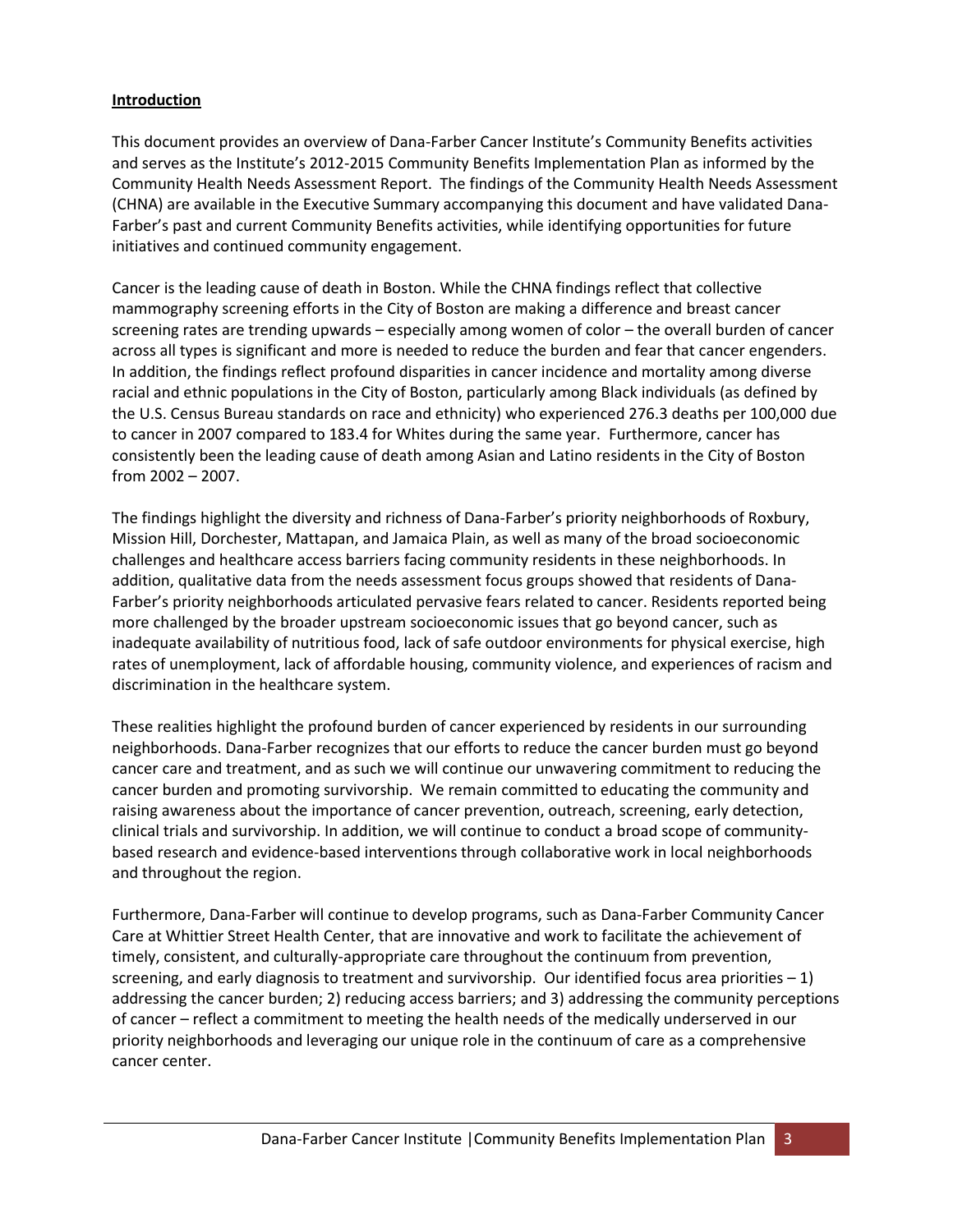## **Overview of Dana-Farber Cancer Institute**

Founded originally in 1947, Dana-Farber Cancer Institute aims to provide expert, compassionate care to children and adults with cancer while advancing the understanding, diagnosis, treatment, cure, and prevention of cancer and related diseases. As an affiliate of Harvard Medical School and a Comprehensive Cancer Center designated by the National Cancer Institute, Dana-Farber also provides training for new generations of physicians and scientists, designs evidence-based programs that promote public health particularly among high-risk and underserved populations, and disseminates innovative patient therapies and scientific discoveries to its target communities across the United States and throughout the world. Reinforcing our exceptional model, *U.S. News & World Report* ranked Dana-Farber/Brigham and Women's Cancer Center New England's top cancer hospital and the 5th best cancer hospital in the nation – an honor we have held for the past 12 consecutive years.

## **Dana-Farber Community Benefits**

In 1995, the Dana-Farber Cancer Institute Board of Trustees formally adopted a Community Benefits (CB) Mission Statement which affirms Dana-Farber's commitment to supporting community-based programs, participating in outreach activities to reduce cancer incidence, morbidity, and mortality, and conducting community-based research.

### *Community Benefits Mission:*

Dana-Farber Cancer Institute's community outreach mission contributes to the Institute's goal of advancing the understanding, diagnosis, care, treatment, cure, and prevention of cancer and related diseases by:

- Ensuring that patients from diverse backgrounds receive equitable cancer care and treatment, including but not limited to, education about the importance of clinical trials participation
- Establishing quantifiable, evidence-based, and sustainable programs in cancer prevention focusing on at-risk, underserved and diverse populations
- Providing expertise in cancer care to city and state health departments, community-based agencies and health care providers

*Last updated, July 2009*

The Dana-Farber Board of Trustees Community Programs Committee oversees the development and implementation of Dana-Farber's Community Benefits Plan. In their oversight capacity, Committee members provide the Community Benefits staff with guidance and leadership around program initiatives.

Additionally, the Dana-Farber Community Benefits External Advisory Committee provides input and guidance to Dana-Farber's Community Benefits programs and consists of representatives from community organizations, neighborhood health centers, and city and state health departments who share Dana-Farber's commitment to reducing disparities in cancer care, education, and treatment.

Through its Community Benefits activities, Dana-Farber works with city and state health departments, community partners, and Boston-based coalitions to assess and monitor the needs of local residents with respect to cancer control. Through collaborative and inter-disciplinary work across various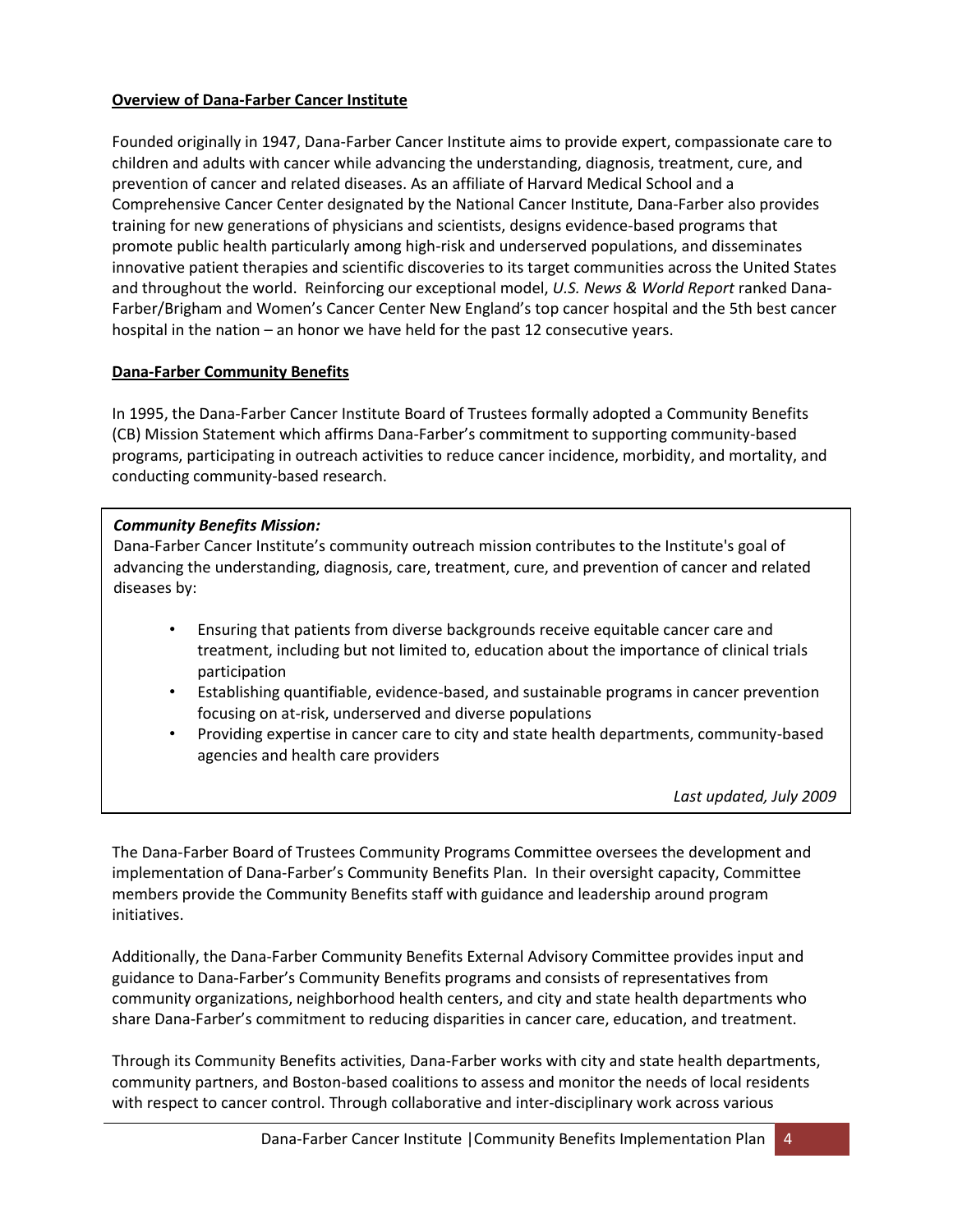departments within the Institute, the Dana-Farber Community Benefits Office serves as a bridge to community organizations and supports evidence-based and sustainable outreach programs.

## **COMMUNITY PARTNERSHIPS**

Dana-Farber Community Benefits work is conducted through a decentralized model. While dedicated Community Benefits staff implement several programs such as those conducted out of the Blum Family Resource Van (Blum Van) and Dana-Farber's Mammography Van, most initiatives are developed and implemented through collaborative partnerships between Dana-Farber departments and offices (e.g., partnerships between Community Benefits and the Center for Community-Based Research) or between Dana-Farber Community Benefits and external stakeholders (e.g., partnerships between Community Benefits and the United Way/Jimmy Fund Collaborative). Overall, the Dana-Farber Community Benefits Office participates in numerous outreach efforts and planning through ongoing partnerships with a range of diverse agencies, including the selected partnerships highlighted in this section.

## *A Premier Partnership: Dana-Farber Cancer Institute & Whittier Street Health Center (WSHC)*

Central to Dana-Farber's efforts to reduce cancer incidence and mortality among diverse and traditionally underserved populations are Dana-Farber's community partners. WSHC is one of Dana-Farber's premier partners in addressing cancer-based health disparities. As a federally-qualified health center located in Roxbury, WSHC serves a racially and ethnically diverse community of 25,000 patients through more than 100,000 clinic visits per year to patients in the communities of Roxbury, Mission Hill, Dorchester, Jamaica Plain, and Mattapan. As a primary care facility and the cornerstone of community health and wellness initiatives in Roxbury and its surrounding communities, WSHC provides high-quality, accessible health care and works tirelessly to eliminate health and social disparities experienced in their service area where more than 60 percent of residents live below the federal poverty level, 83% reside in public housing, and 35% are uninsured.

After more than a decade of partnering with WSHC on early detection and cancer survivorship efforts, Dana-Farber Community Cancer Care at Whittier Street Health Center was launched to provide streamlined diagnosis, treatment and education of underserved patients with suspected malignancies throughout the continuum of care. In this model, Dana-Farber oncologists host a clinical outreach facility at WSHC, where they provide on-site cancer evaluation services to aid in the diagnosis and work-up of suspected oncologic issues, while a highly experienced nurse navigator triages and tracks all patients to streamline diagnosis and treatment. This clinical partnership is believed to be the country's first dedicated oncology space in an inner-city health center. In addition, a new Dana-Farber Mammography Suite will be opened at WSHC in the fall of 2013.

By bringing Dana-Farber's unique cancer expertise directly to a premier community health center that serves a diverse population with disproportionately high rates of cancer incidence and mortality, we reduce traditional health care access barriers and help patients navigate through the continuum of cancer care from prevention to treatment to survivorship in a timely manner.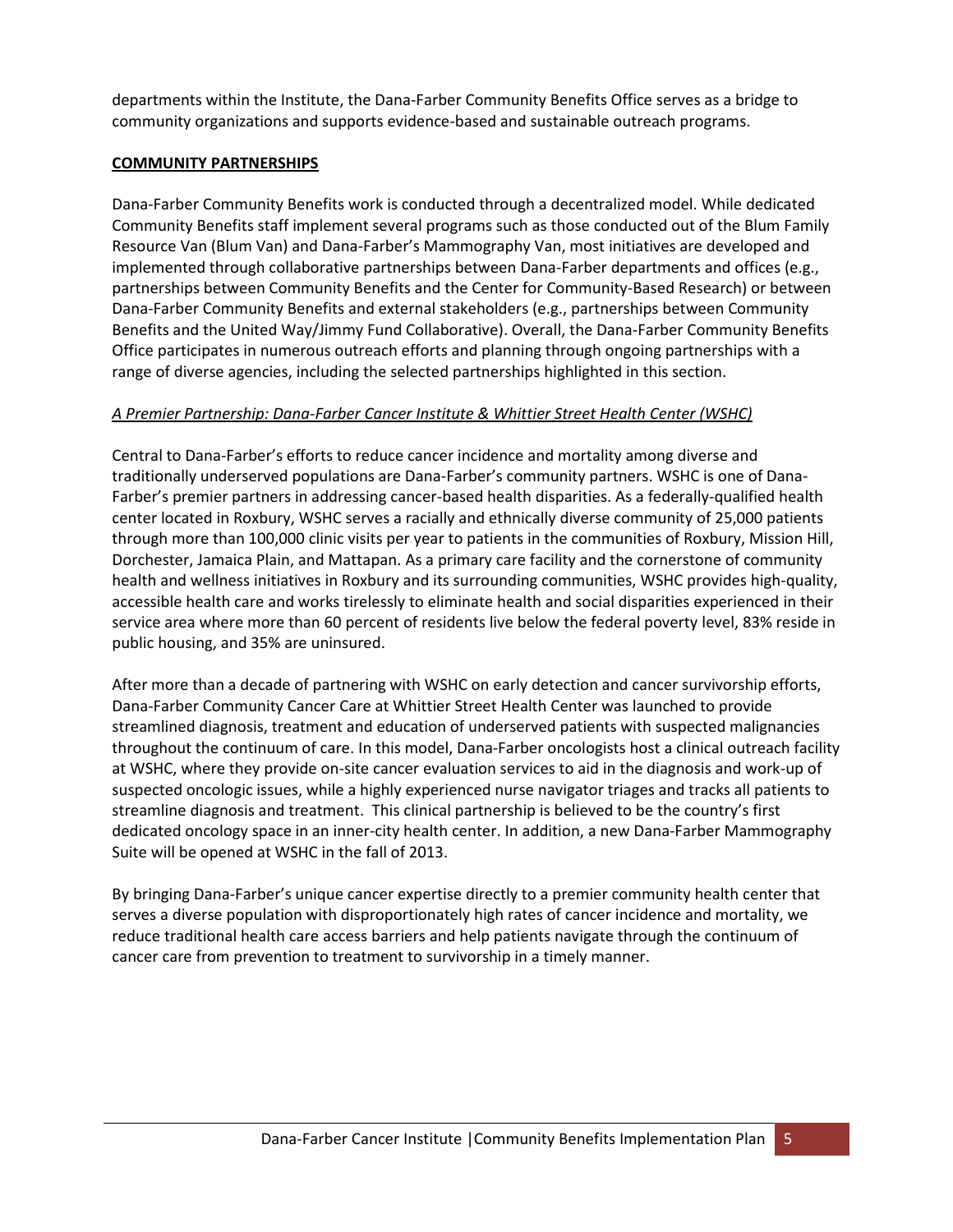#### *Other Community Health Center Partners*

#### **Mattapan Community Health Center (MCHC)**

MCHC serves the residents of Mattapan and surrounding communities – where approximately 40 percent of residents live on income below the poverty level – by carrying out its mission to provide comprehensive, accessible, affordable and culturally-appropriate health care services to individuals and families in traditionally underserved communities. With a primary patient population of Black/African Americans, as well as a large percentage of Caribbean immigrants, MCHC serves more than 7,000 individuals from diverse racial and ethnic backgrounds each year through more than 26,000 visits. Dana-Farber has partnered with MCHC to pilot a prostate cancer education model to reduce the prostate cancer burden experienced by men in MCHC's patient population.

#### **Brookside Community Health Center & Southern Jamaica Plain Health Center**

As two state-of-the-art community health centers licensed by Brigham and Women's Hospital, Brookside Community Health Center and Southern Jamaica Plain Health Center each serve more than 10,000 patients per year in traditionally medically underserved neighborhoods within the City of Boston to provide comprehensive and integrated health care services. Dana-Farber partners with Brookside and Southern Jamaica Plain to operate a colorectal cancer patient navigator program.

#### *Community-Based Organizations and Housing Developments*

#### **Prostate Health Education Network (PHEN)**

Founded in 2003, PHEN is a not-for-profit organization that aims to eliminate the prostate cancer disparity among African American men. Dana-Farber and PHEN partner on education, outreach and advocacy efforts and together sustain a prostate cancer support group for men of color that meets monthly at Dana-Farber.

#### **Madison Park Development Corporation**

Madison Park is a community-based not-for-profit organization seeking to revitalize the neighborhood of Roxbury by facilitating the development of safe, affordable, mixed-income housing options for low to moderate income individuals and families. Madison Park engages in a sustainable and holistic approach to community well-being by employing resident-led community enhancement approaches and supporting the development of housing options that promote community cohesion and healthy lifestyles.

#### **YWCA Boston**

YWCA Boston works to address disparities and improve social cohesion in Boston neighborhoods where health, educational, and safety inequities are most significant. In focusing on health disparities, YWCA Boston engages primarily Black, Latina and immigrant women and girls in health and wellness promotion programs that deliver accessible, culturally-specific resources on topics such as breast and cervical cancer, cardiovascular health, STIs, obesity, diabetes, and violence.

#### **Inquilinos Boricuas en Acción (IBA)/Villa Victoria**

IBA is an activist-led organization that promotes the development of safe, culturally-diverse and affordable housing communities that offer residents comprehensive programming options to facilitate social, educational, and economic advancement. IBA embraces community organizing and civil rights principles and builds neighborhood cohesion through a comprehensive approach to community development among diverse racial, ethnic, and cultural groups.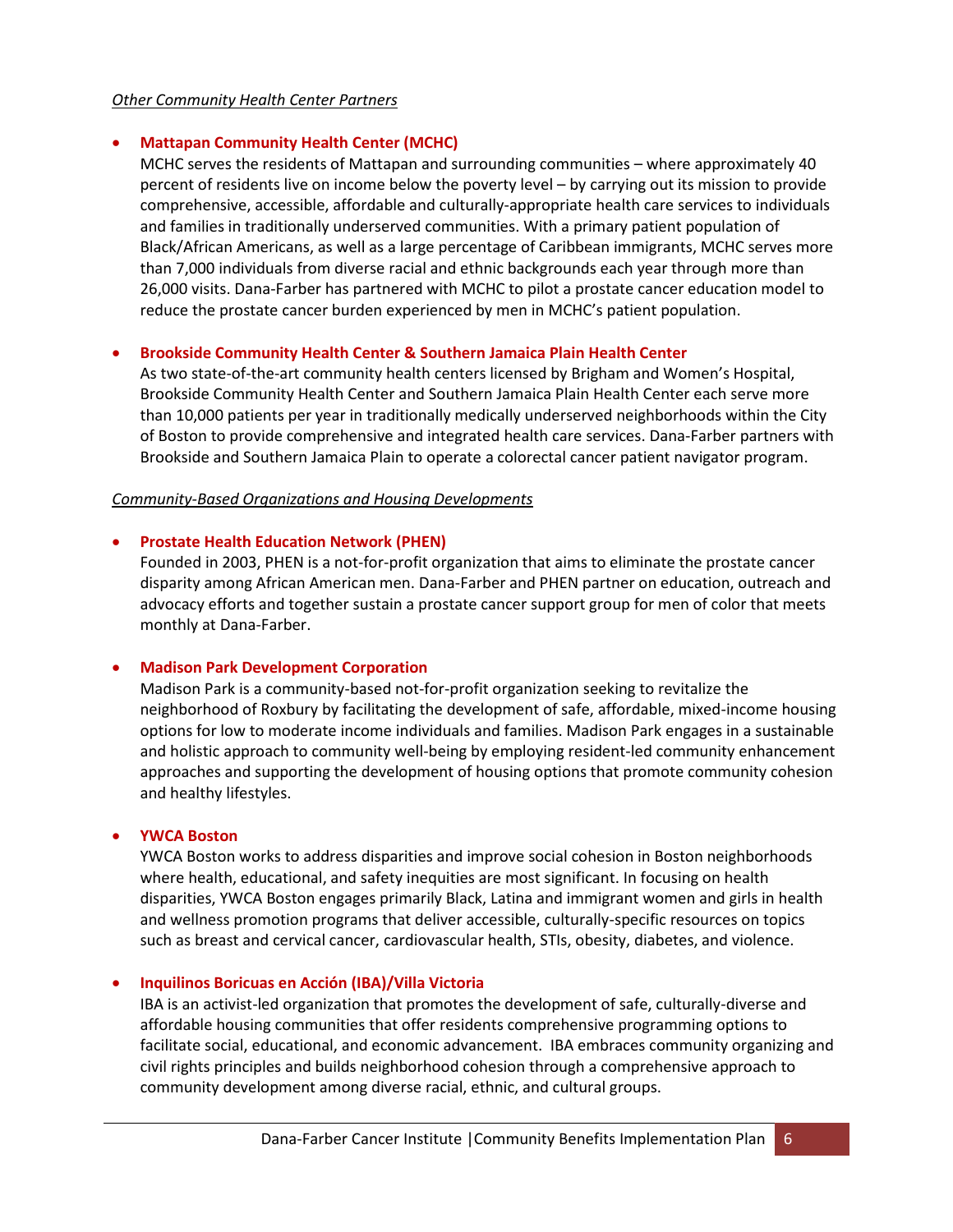#### **Sociedad Latina**

Sociedad Latina, located in the Mission Hill section of Roxbury, works in partnership with Latino youth and families to end destructive cycles of poverty, health inequities, and lack of educational and professional opportunities. By serving more than 3,000 youth and adults ages 10-21, Sociedad Latina provides at-risk youth with support that enables them to develop into competent, confident, and self-sustaining adults.

#### *State and Local Health Agencies*

#### **Massachusetts Department of Public Health (MDPH)**

Through ongoing partnerships with MDPH's Chronic Disease Prevention and Control Unit, several cancer control priorities have been identified in collaboration with Dana-Farber. Programs in tobacco control, colorectal, prostate, skin and women's cancers have been established in partnership with MDPH and other community agencies across the Commonwealth.

#### **Massachusetts Comprehensive Cancer Control Coalition (MCCCC)**

Dana-Farber continues its leadership role as a member of the MCCC and has continued to identify cancer control priorities and opportunities for demonstrating the greatest impact in reducing cancer incidence, morbidity and mortality while promoting survivorship.

#### **Boston Public Health Commission (BPHC)**

Dana-Farber works closely with the BPHC to implement and sustain initiatives that address the need for education about cancer prevention, screening and survivorship. In addition, Dana-Farber has served on the Mayor's Task Force to Eliminate Health Disparities and continues to work alongside fellow health care institutions and task force partners to address racial and ethnic disparities in health and promote workforce development programs.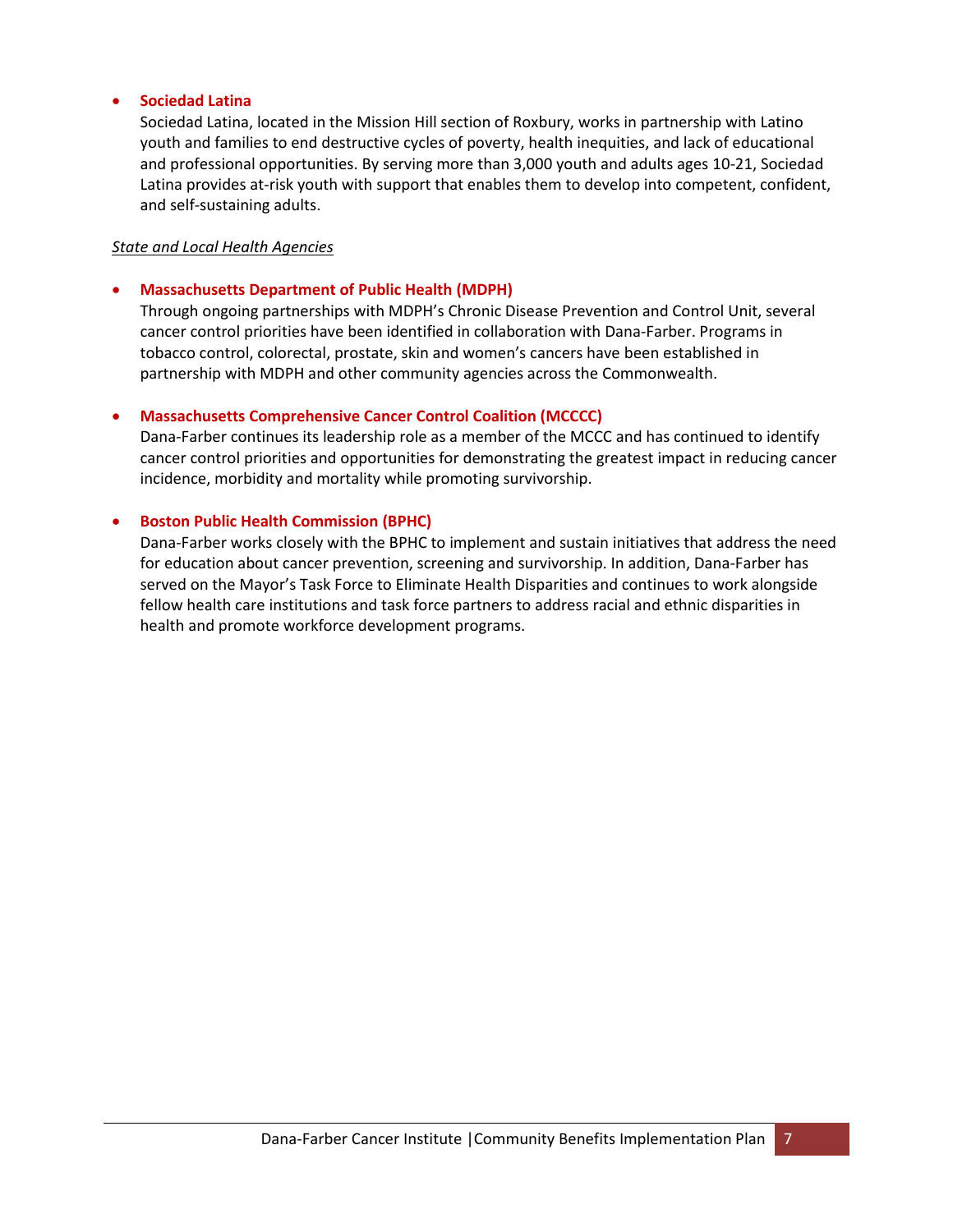## **Dana-Farber Community Benefits Addressing Community Needs**

Dana-Farber strives to implement cost-effective programs to integrate best and innovative practices grounded in research findings, while focusing on traditionally underserved populations and using resources appropriately and effectively. The following table highlights the current programs, partnerships, and existing tools and resources sponsored and utilized by Dana-Farber to address community needs as informed by the CHNA findings.

| <b>Dana-Farber Programs</b>                                                                    | <b>Description</b>                                                                                                                                                                                                                                                                                                                                                                                      |
|------------------------------------------------------------------------------------------------|---------------------------------------------------------------------------------------------------------------------------------------------------------------------------------------------------------------------------------------------------------------------------------------------------------------------------------------------------------------------------------------------------------|
| Dana-Farber's Mammography Van                                                                  | In its eleventh year, Dana-Farber's Mammography Van<br>provides digital screening mammograms and breast health<br>education to women 40 years of age and older in<br>partnership with local neighborhood health centers. 3,500<br>women were served last year.                                                                                                                                          |
| <b>Blum Family Resource Van</b>                                                                | Providing cancer education and screening throughout the<br>region, the Blum van programs include sun safety<br>education and screening, prostate cancer education and<br>screening, HPV and cervical cancer education and tobacco<br>control activities.                                                                                                                                                |
| Dana-Farber Community Cancer Care at<br><b>Whittier Street Health Center (WSHC)</b>            | Dana-Farber oncologists host a clinical outreach facility at<br>WSHC, providing on-site cancer evaluation services to aid<br>in the diagnosis and work-up of suspected oncologic issues.<br>A nurse navigator triages and tracks all patients to<br>streamline diagnosis and treatment.                                                                                                                 |
| Open Doors to Health: A Peer Led Cancer<br><b>Prevention and Early Detection Program (ODH)</b> | Peer leaders, who reside in Boston housing developments,<br>educate other residents on prevention and early detection<br>of breast, cervical and colon cancer and provide them with<br>resources to local screening programs.                                                                                                                                                                           |
| <b>Evidence-Based Training Programs for</b><br><b>Community-based Organizations</b>            | Evidence-based trainings are provided to community-based<br>organizations on how to choose, customize, and localize<br>health education programming that will meet community<br>and organizational needs.                                                                                                                                                                                               |
| <b>United Way/Jimmy Fund Collaborative</b>                                                     | In its seventeenth year, the Collaborative has provided<br>funding to community-based organizations that promote<br>youth engagement and cancer prevention. Youth tobacco<br>control efforts that reduce access to tobacco among<br>residents in low-income communities is the current<br>funding priority and is intended to help address the burden<br>of lung cancer in our surrounding communities. |
| <b>Faith-Based Colon Cancer Prevention</b><br><b>Education Outreach Program</b>                | Increasing cancer prevention, education, and awareness<br>through partnerships with six Black and Latino churches in<br>Boston to promote colon cancer education and increase<br>knowledge about the importance of screening among<br>church members. Physical activity and weight<br>management programs are also provided.                                                                            |
| <b>Prostate Cancer Education and Screening</b><br>Program                                      | In partnership with the Prostate Health and Education<br>Network (PHEN), prostate cancer information, education,<br>screening and patient navigation is provided to men of<br>color whom are at high risk for prostate cancer. This past<br>year approximately 1,000 men were served.<br>Participants whom are at highest risk for skin cancer are                                                      |
| <b>Sun Safety Education and Screening Program</b>                                              |                                                                                                                                                                                                                                                                                                                                                                                                         |

Dana-Farber Cancer Institute | Community Benefits Implementation Plan | 8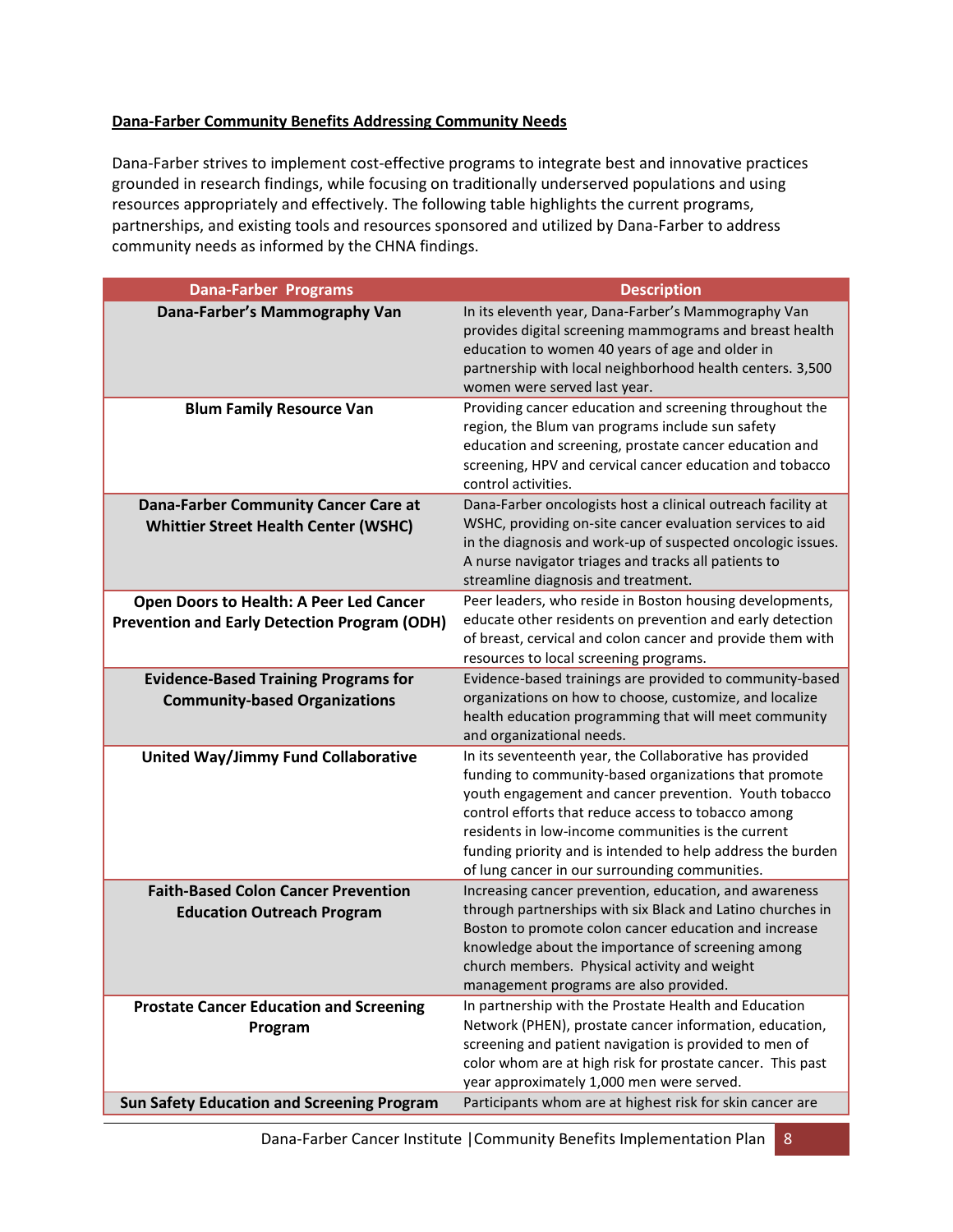|                                                                                          | provided with sun safety education and skin cancer<br>screening by a dermatologist at health fairs, health centers,<br>and local beaches. In FY12, a total of 26 events were held,<br>reaching almost 2,000 participants.                                                                                                                                                                                      |
|------------------------------------------------------------------------------------------|----------------------------------------------------------------------------------------------------------------------------------------------------------------------------------------------------------------------------------------------------------------------------------------------------------------------------------------------------------------------------------------------------------------|
| <b>Tobacco Cessation Pilot Program</b>                                                   | Provides smoking cessation counseling using an evidence-<br>based approach to support individuals who smoke through<br>the process of quitting in order to reduce the burden of<br>lung cancer.                                                                                                                                                                                                                |
| <b>HPV and Cervical Cancer Pilot Education</b><br>Program                                | Educates parents and guardians on cervical cancer<br>prevention to help them make informed decisions about<br>their children's health with regards to HPV and cervical<br>cancer vaccinations and screening.                                                                                                                                                                                                   |
| Dana-Farber/Brigham and Women's Cancer<br><b>Center Patient Navigator Program (2005)</b> | Three (3) patient navigators address the needs of people at<br>risk for or diagnosed with breast, cervical or colon cancer<br>and facilitate access to the health care system for women<br>and men from diverse backgrounds with low<br>socioeconomic status, limited English proficiency, disability<br>status, or payment status (uninsured/underinsured). In FY<br>12, the program served 660 new patients. |
| <b>Community Events and Health Fairs</b>                                                 | Participating in community events serves as vehicles for<br>educating communities about cancer prevention,<br>screening, early detection, clinical trials participation and<br>treatment information.                                                                                                                                                                                                          |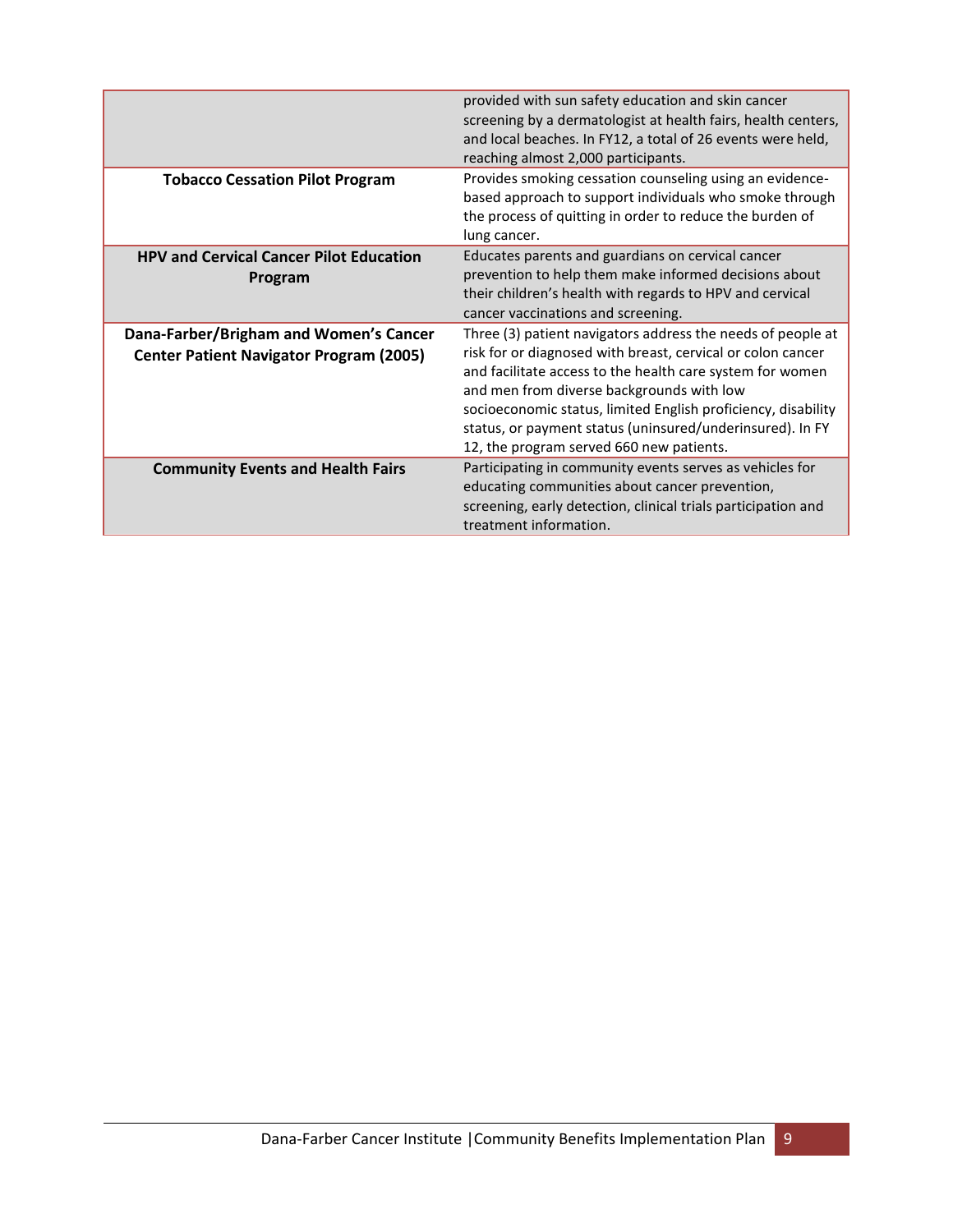## **Summary of Community Health Needs Assessment Process**

To ensure that Dana-Farber's community outreach activities and programs are meeting the health needs of residents in our surrounding priority neighborhoods, the Community Benefits Office partnered with Health Resources in Action (HRiA), a non-profit public health consultancy organization in Boston, to undertake a comprehensive community health needs assessment (CHNA). This effort incorporated a two-phased process focusing on Dana-Farber's priority neighborhoods for community benefits work – Roxbury, Mission Hill, Dorchester, Mattapan, and Jamaica Plain – which are some of Boston's most diverse communities. Dana-Farber's prioritization of these neighborhoods within its local service area reflects a commitment to reducing the health disparities in cancer care that exist and improving the overall health and well-being of the population.

In evaluating the health needs of the local community and priority neighborhoods, a social determinants of health perspective guided the CHNA process. Through this lens, it is critical to look beyond proximal, individual-level factors in accounting for a community's health problems. Upstream factors such as housing, education, employment status, racial/ethnic disparities, and neighborhood-level resources critically impact population health. To this end, the CHNA embraced a social determinants of health perspective to examine how these larger social and economic factors are associated with good and ill health specifically across the cancer continuum.

In **Phase I** of the Dana-Farber CHNA process, social, economic, and epidemiological data at the community level were reviewed and analyzed to provide a health portrait of these communities. Sources of data included the U.S. Census, National Cancer Institute, Centers for Disease Control and Prevention, Massachusetts Department of Public Health, Boston Redevelopment Authority, Boston Public Health Commission, and local organizations, among others. Data were compiled to provide a comprehensive portrait of the city and Dana-Farber's priority neighborhoods. Data analyses were generally conducted by the original data source (e.g., U.S. Census, Massachusetts Department of Public Health). To tap into local resources as well as gather perspectives on Dana-Farber's engagement with the community, 11 interviews were conducted with staff members from other community-based organizations. Discussions were held with staff and researchers at Dana-Farber's Center for Community-Based Research (CCBR), Boston Public Health Commission, American Cancer Society, Harvard School of Public Health, Tufts University, University of Massachusetts Boston, and Health Care for All – a Massachusetts organization dedicated to making adequate and affordable health care accessible to everyone, regardless of income, social, or economic status. Information from these discussions allowed for the exploration of additional data sources and provided further background on Dana-Farber's programs.

**Phase II** of the CHNA involved a comprehensive qualitative study, where Dana-Farber staff, community leaders, and residents provided feedback in focus groups and interviews to identify community needs and assets as well as areas for further community engagement and program expansion. This process included four focus groups and 17 in-depth interviews with internal Dana-Farber staff and leadership; one discussion group with the Community Benefits External Advisory Committee; three focus groups with community members (one of which was in Spanish) and one focus group with community-based organization (CBO) staff in the priority neighborhoods. A total of 86 individuals participated in qualitative data collection to discuss their perceptions of their neighborhood, their health concerns, what programming or services are most needed to address these concerns and the role of Dana-Farber in these efforts.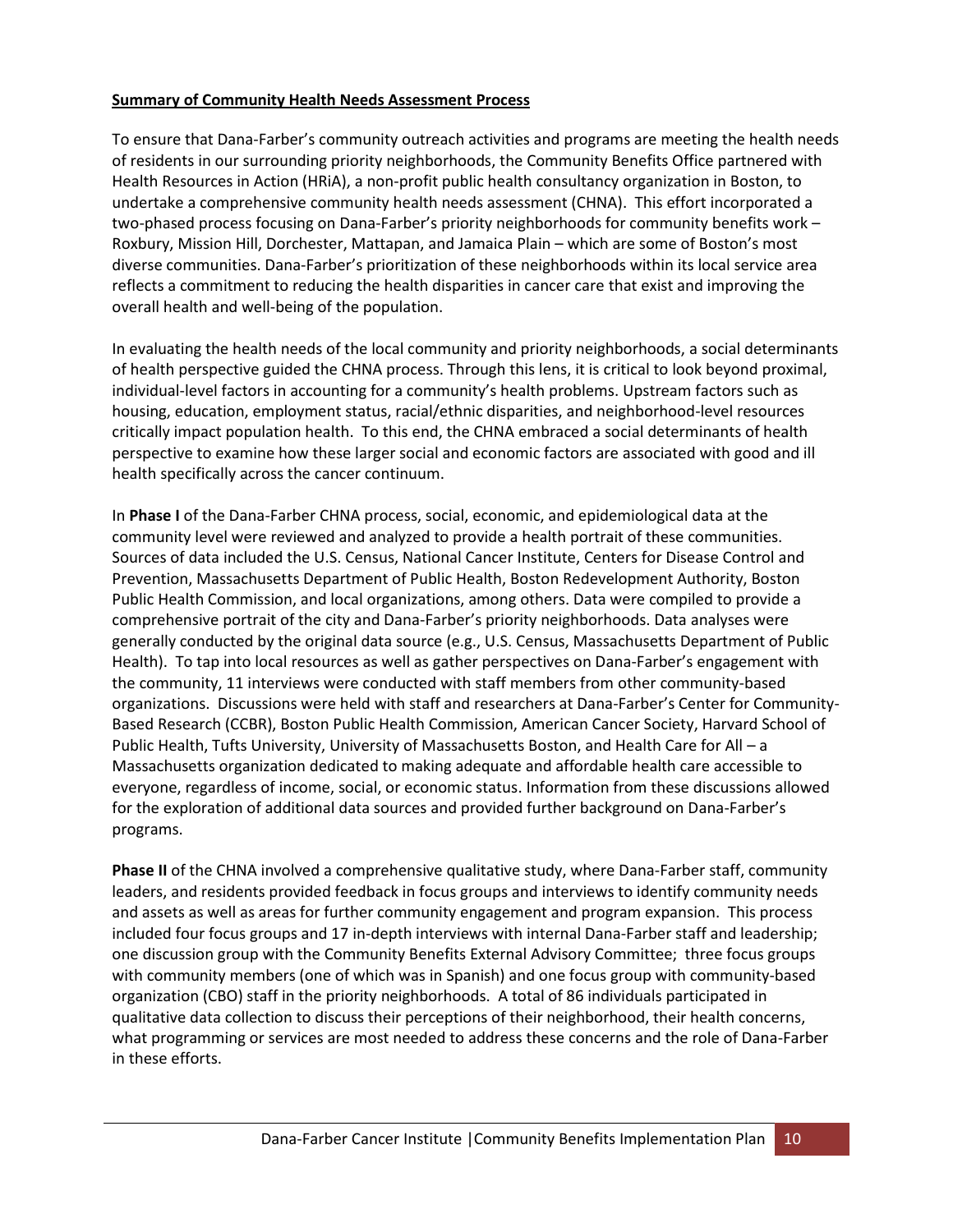## **Focus Area Prioritization Process**

Identifying key areas of focus for this plan was conducted through an iterative, multi-phased process. Between phases I and II of the CHNA, 37 Dana-Farber internal staff and stakeholders participated in a day-long retreat. This event included a discussion of quantitative data from CHNA, followed by small group and large group discussions focused on identifying initial key priority areas to build upon Dana-Farber's existing portfolio of community benefits activities.

Upon completion of the CHNA, over a dozen presentations were conducted to internal and external stakeholders, including the Dana-Farber Board of Trustees, Community Benefits External Advisory Committee, and community coalitions among others. The prioritization of focus areas included a number of considerations:

- Alignment with Dana-Farber's mission and current work;
- Potential impact and the ability to demonstrate measurable outcomes;
- Feasibility including technical and financial capacity and strength of partnerships; and
- The magnitude and severity of the issue

As a result of the process described above, Dana-Farber identified key priority areas based on our potential to demonstrate measurable outcomes in reducing cancer incidence and mortality through programmatic enhancements in these areas.

Our identified focus area priorities – **1) addressing the cancer burden**; **2) reducing access barriers**; and **3) addressing the community perceptions of cancer** – reflect a commitment to meeting the health needs of the medically underserved in our priority neighborhoods and leveraging our unique role in the continuum of care as a comprehensive cancer center.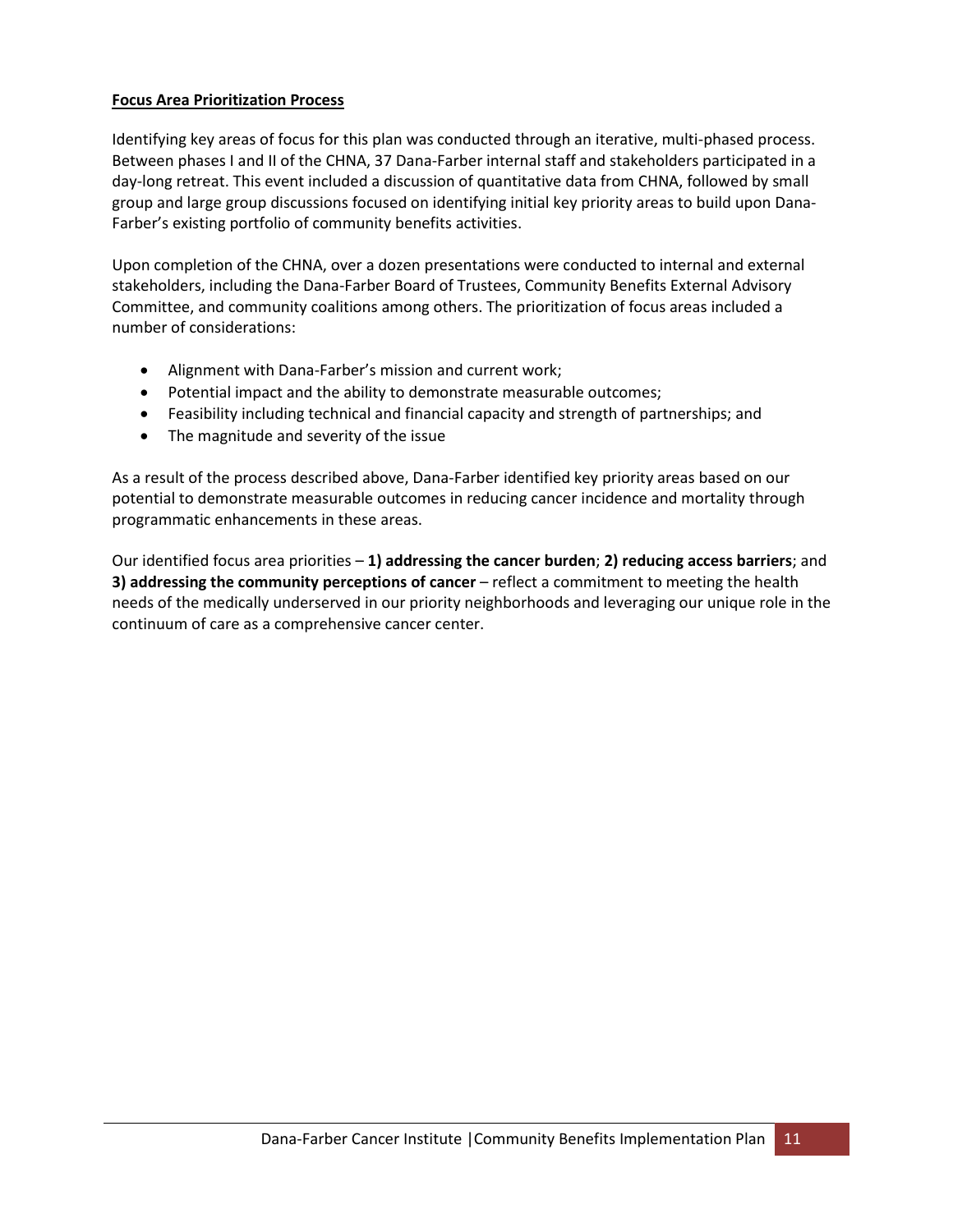## **CHNA Key Findings & Prioritized Areas of Focus:**

The CHNA findings have validated the current community outreach work that Dana-Farber has undertaken as well as helped guide the focus of future initiatives. Comprehensive data and key findings from Dana-Farber's Community Health Needs Assessment are detailed on pages 2 – 10 of the CHNA Executive Summary accompanying this implementation plan. The following list highlights Dana-Farber's prioritized areas of focus in addressing the identified community health needs.

- 1) *Cancer Burden:* There is a disproportionately greater cancer incidence and mortality in our priority neighborhoods, specifically among diverse racial and ethnic populations. Specifically, the CHNA findings reflect a significant disparity in cancer mortality between Blacks and Whites in the City of Boston. Among Blacks, there were 276.3 deaths per 100,000 due to cancer in 2007 compared to 183.4 for Whites during the same year, which reflects a 50% higher mortality among Blacks.
- 2) *Access Barriers:* Residents of Dana-Farber's priority communities deal with significant challenges beyond coverage when encountering health care systems. Examples include cost barriers (i.e. copays) and perceived poor quality of care such as experiences of discrimination and weak physicianpatient relationships. When considered through a health equity lens, the access barriers are associated with a higher risk in cancer incidence and mortality among communities of color.
- 3) *Community Perceptions of Cancer:* Cancer was not considered a priority health issue among residents compared to the daily concerns of meeting basic needs, but community members expressed a tremendous amount of fear surrounding the risk of cancer diagnosis. The CHNA findings reflect that community residents share common experiences of hardship including poverty, unemployment, and violence and often perceive a strong correlation between cancer and death rather than survivorship.
- 4) *Primary Prevention:* Primary prevention behaviors such as healthy eating and physical activity are a significant challenge in many of Dana-Farber's neighborhoods, particularly among Blacks and Latinos. According to data from the Boston Public Health Commission, 72% of Boston residents consume less than adequate amounts of fruits and vegetables per day and more than 55% of residents do not participate in adequate physical activity, which is largely correlated to the high cost of nutritious foods, lack of supermarkets in some neighborhoods, and limited access to safe outdoor environments for physical exercise.
- 5) *Community Strengths***:** While residents living in Dana-Farber's priority neighborhoods face significant socioeconomic challenges, these communities possess numerous assets and strengths including youth leadership, strong neighborhood cohesion and social networks, and numerous community-based organizations.
- 6) *Social and Environmental Determinants of Health*: Dana-Farber's priority neighborhoods are dealing disproportionately with challenging situations related to the upstream social and economic factors that impact health such as unemployment, lack of affordable housing, and community violence.

Dana-Farber will continue to partner with community organizations to address broader issues that go beyond cancer care, such as those related to healthy eating and physical activity, community strengths, and the social determinants of health (as reflected in key findings #4-6 in the prioritized list above)**.**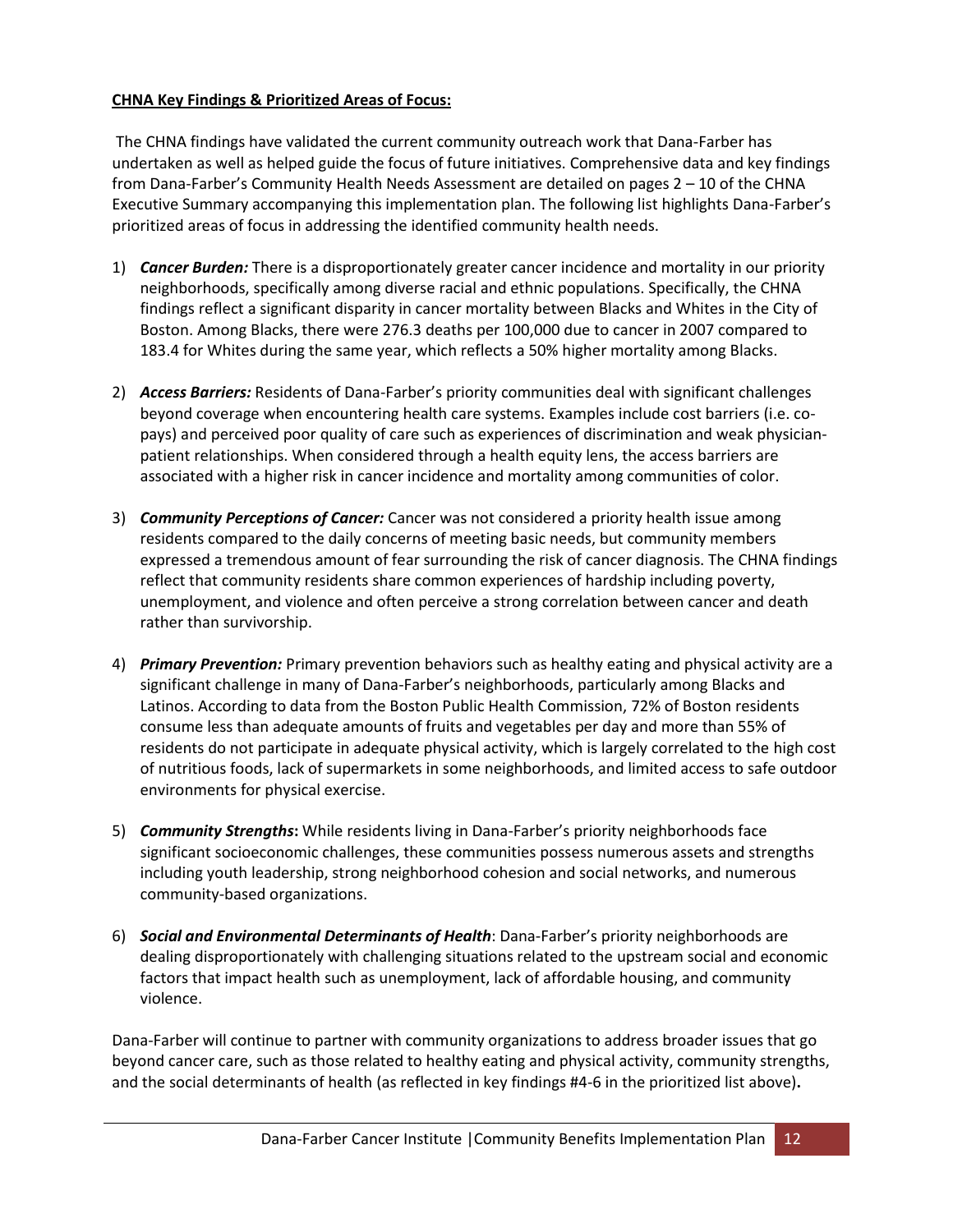## **Dana-Farber Responses and Implementation Strategies**

Dana-Farber is dedicated to engaging in a collaborative process to implement the following initiatives. To this end, we commit to building upon our robust portfolio of community benefits activities and implementing the following strategies by 2015:

## **CHNA Key Finding #1:** *Cancer Burden*

There is a disproportionately greater cancer incidence and mortality in our priority neighborhoods, specifically among diverse racial and ethnic populations.

### **Existing Dana-Farber Efforts:**

Dana-Farber has built a comprehensive foundation of outreach programs to further its mission of reducing the cancer burden. One of our newer initiatives is **The Cancer Care Equity Program (CCEP).** CCEP was established in January 2012 to serve as a bridge between research and outreach efforts to address cancer disparities. The role of the CCEP is to improve local outcomes via clinical access to the spectrum of preventative medicine, treatment, and clinical trials at Dana-Farber for the underserved; unite disparities-related research across the Institute; initiate and facilitate research in cancer disparities; and strengthen established outreach and educational programs. Through Dana-Farber Community Cancer Care at Whittier Street Health Center, CCEP aims to broaden access to vulnerable patient populations and join our community partners in the quest for equitable care across the spectrum of cancer-related disease.

#### **Dana-Farber Response:**

Dana-Farber seeks to reduce cancer disparities across racial and ethnic groups by enhancing the community-based clinical care program at Dana-Farber Community Cancer Care at Whittier Street Health Center (WSHC) and measuring its effectiveness in delivering timely, consistent, and culturallyappropriate cancer care.

### **Outcome Indicators:**

Time from initial appointment to resolution (treatment plan established, surveillance plan established, or return to primary care provider) among patients at Dana-Farber Community Cancer Care at Whittier Street Health Center (≤ 21 days)

#### **Strategies:**

- (1) Enhance relationships between primary care physicians and oncologists to facilitate care coordination across settings
- (2) Implement operational improvements to maximize the expedited referral process, such as enhancing insurance eligibility screening processes
- (3) Utilize the existing nurse patient navigator model to facilitate care coordination and referral efforts across the continuum of care
- (4) Establish metrics to measure impact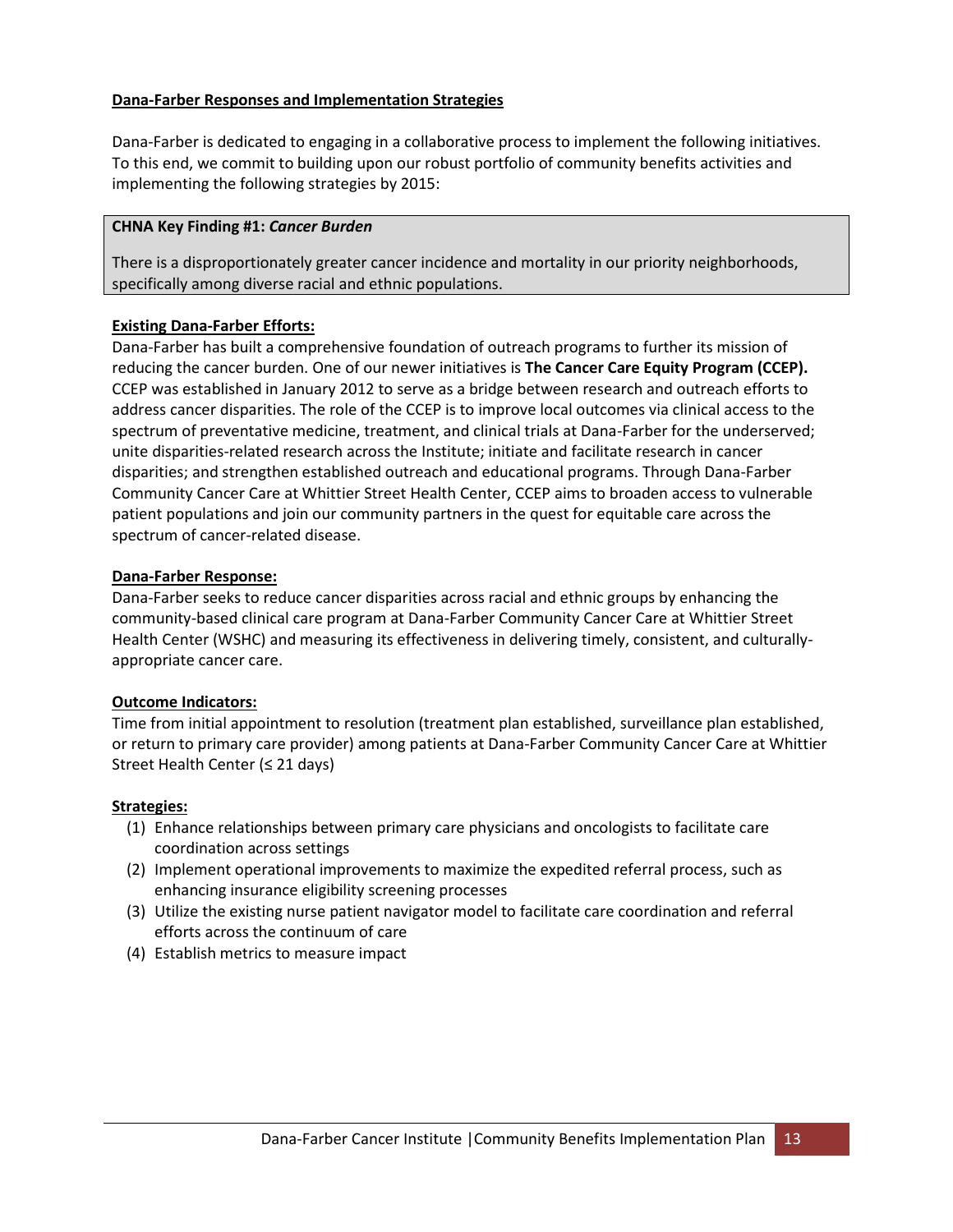## **CHNA Key Finding #2:** *Access Barriers*

Residents of Dana-Farber's priority neighborhoods deal with significant challenges beyond coverage when encountering health care systems. When considered through a health equity lens, the access barriers are associated with a higher risk of cancer incidence and mortality among communities of color.

## **Existing Dana-Farber Efforts:**

- **Patient Navigation Program**: Dana-Farber will continue its Patient Navigation Program in breast, cervical, colon and prostate cancers, which provides access to and identifies resources for women and men from diverse backgrounds and with low socio-economic status who may face barriers due to limited English proficiency, disability status, or insurance status.
- **Dana-Farber's Mammography Van (DFMV):** DFMV continues to be the only mobile mammography program in the Commonwealth of Massachusetts. It provides digital screening mammograms and breast health education to women 40 years of age and older. In partnership with local neighborhood health centers, the DMFV is on the road 3-4 days per week year-round.
- **Blum Family Resource Van:** Dana-Farber's mobile health program provides cancer education and screening throughout the region and in local Boston neighborhoods. The Blum Van programs include sun safety education and screening, prostate cancer education and screening, HPV and cervical cancer education and tobacco control activities.

## **Dana-Farber Response:**

The CHNA findings reflect that the elevated cancer incidence and mortality rates in the City of Boston are linked to health care access barriers experienced by individuals in our priority neighborhoods, especially within communities of color. Barriers experienced by community residents include perceived poor quality of care, weak physician-patient relationships, and difficulty navigating the health care system. In response, Dana-Farber will continue its multi-pronged approach to provide evidence-based training to primary care practitioners in the community to enhance the doctor-patient interaction in a way that promotes shared decision-making; to strengthen its community outreach efforts by leveraging internal and external partnerships; and to more strategically participate in coalition-based work at the state and local level that aims to reduce the burden of cancer among diverse populations.

## **Strategies:**

- (1) Implement a provider education pilot at Mattapan Community Health Center to enhance primary care capacity to utilize current knowledge and standards of clinical practice in the delivery of patient-centered prostate cancer education and screening
- (2) Establish coordinated community-based prevention efforts at the Resource Room at Whittier Street Health Center (WSHC) integrating the work of multiple offices and departments within Dana-Farber (i.e. patient-navigators, social workers, nutritionists, and the Center for Community-Based Research) to educate traditionally medically underserved patients about cancer prevention and risk, as well as the role of clinical trials in treating cancer
- (3) Seek appropriate Dana-Farber Community Benefits representation on cancer-related and health disparities-related committees at the state and local level to provide Dana-Farber expertise on best practices and enhance Dana-Farber's partnership and coalition-based work
- (4) Launch the Dana-Farber Mammography Suite at WSHC
- (5) Continue to develop and expand Dana-Farber's long history of comprehensive community-based programming and partnerships with an unwavering commitment to reduce the burden of cancer
- (6) Establish metrics to measure impact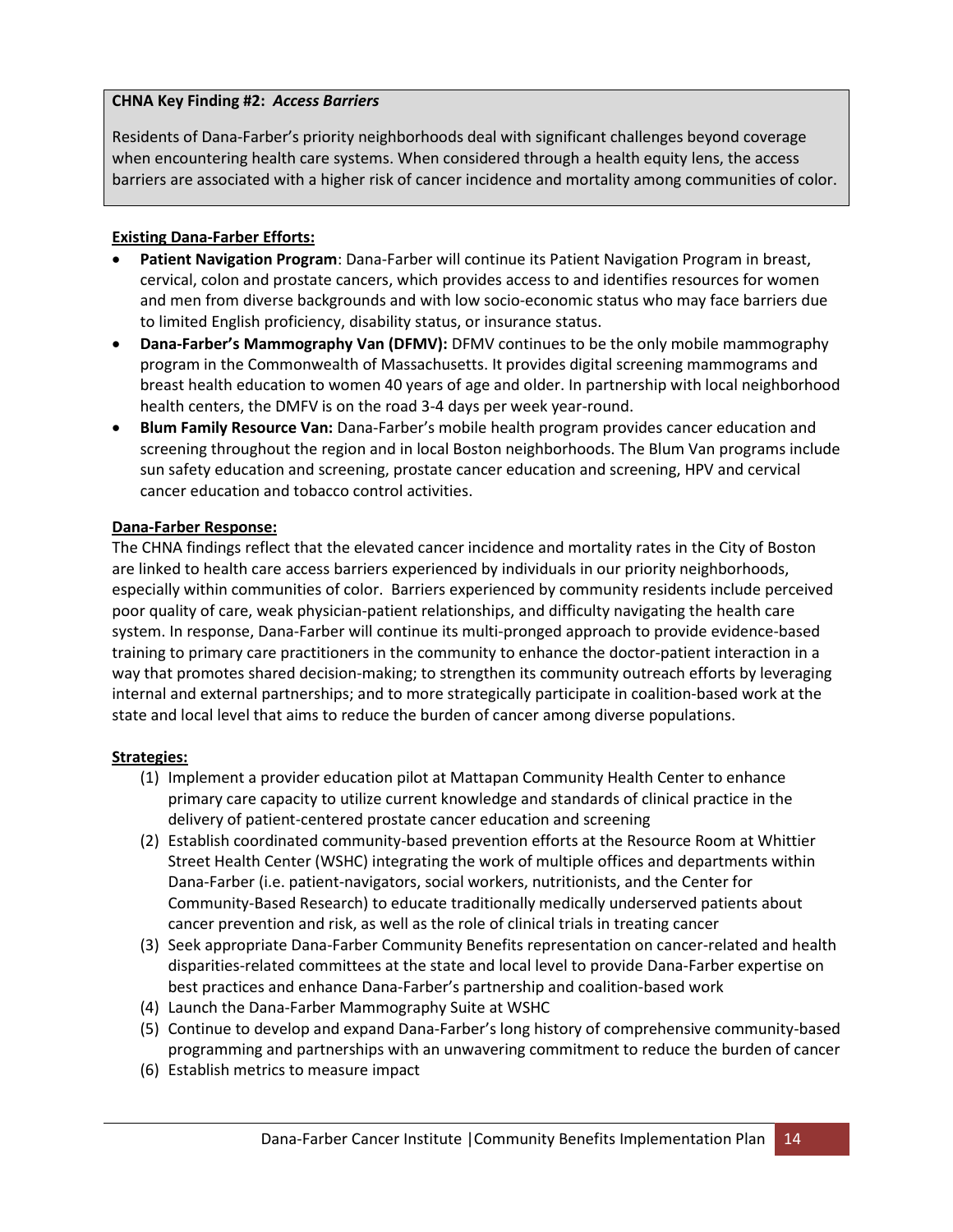## **CHNA Key Finding #3:** *Community Perceptions of Cancer*

Cancer was not considered a priority health issue among residents compared to the daily concerns of meeting basic needs, but community members expressed a tremendous amount of fear surrounding the risk of a cancer diagnosis.

## **Existing Dana-Farber Efforts:**

- **Promotional Campaign**: Educating residents on the importance of cancer prevention, early detection, and survivorship through a promotional campaign on the Boston subway and bus system.
- **Educational Programming for Community Organizations**: Training community-based organizations to develop evidence-based programming and strategies for cancer prevention that promote the adoption of healthy behaviors.
- **Events and Conferences**: Organizing intensive, multi-day summits and conferences to celebrate survivorship and educate diverse populations about their unique cancer risk based on racial and ethnic characteristics. Past events include the 1<sup>st</sup> Latina Breast Cancer Survivorship Conference, Life *after Cancer*, hosted by Dana-Farber.
- **Open Doors to Health (ODH):** In partnering with Boston housing developments, peer leaders work on prevention and early detection of breast, cervical, and colon cancer by educating residents and providing them with resources to local screening programs.

## **Dana-Farber Response:**

The CHNA findings reflect that community residents share common experiences of hardship including poverty, unemployment, and violence, which are deeply rooted in the socio-economic context of our priority neighborhoods. The CHNA resident focus groups revealed that cancer was a low priority for residents compared to the day-to-day concerns of meeting basic needs in the face of financial and social hardships and reflected a strong perceived correlation between cancer and death rather than survivorship. In addition to sustaining existing efforts, Dana-Farber will develop an Ambassador program to demystify cancer, showcase survivorship, and reach traditionally underserved populations in our priority neighborhoods.

### **Outcome Indicators:**

- Number of Ambassadors identified and trained to serve in the first year of the program
- Number of priority neighborhood residents reached by Ambassadors in first year of the program

### **Strategies:**

- (1) Program Development: Articulate overall goals and purpose of program, key staff, recruitment strategies, Ambassadors' role, responsibilities, time commitment, ideal implementation of program, success metrics, etc.
- (2) Recruit Ambassadors: Work with internal staff and external partners (i.e. Patient Family Advisory Councils) to identify cancer survivors in our priority neighborhoods who could serve as Ambassadors in sharing their own cancer experience with members of their social networks.
- (3) Conduct evidence-based training sessions for Ambassadors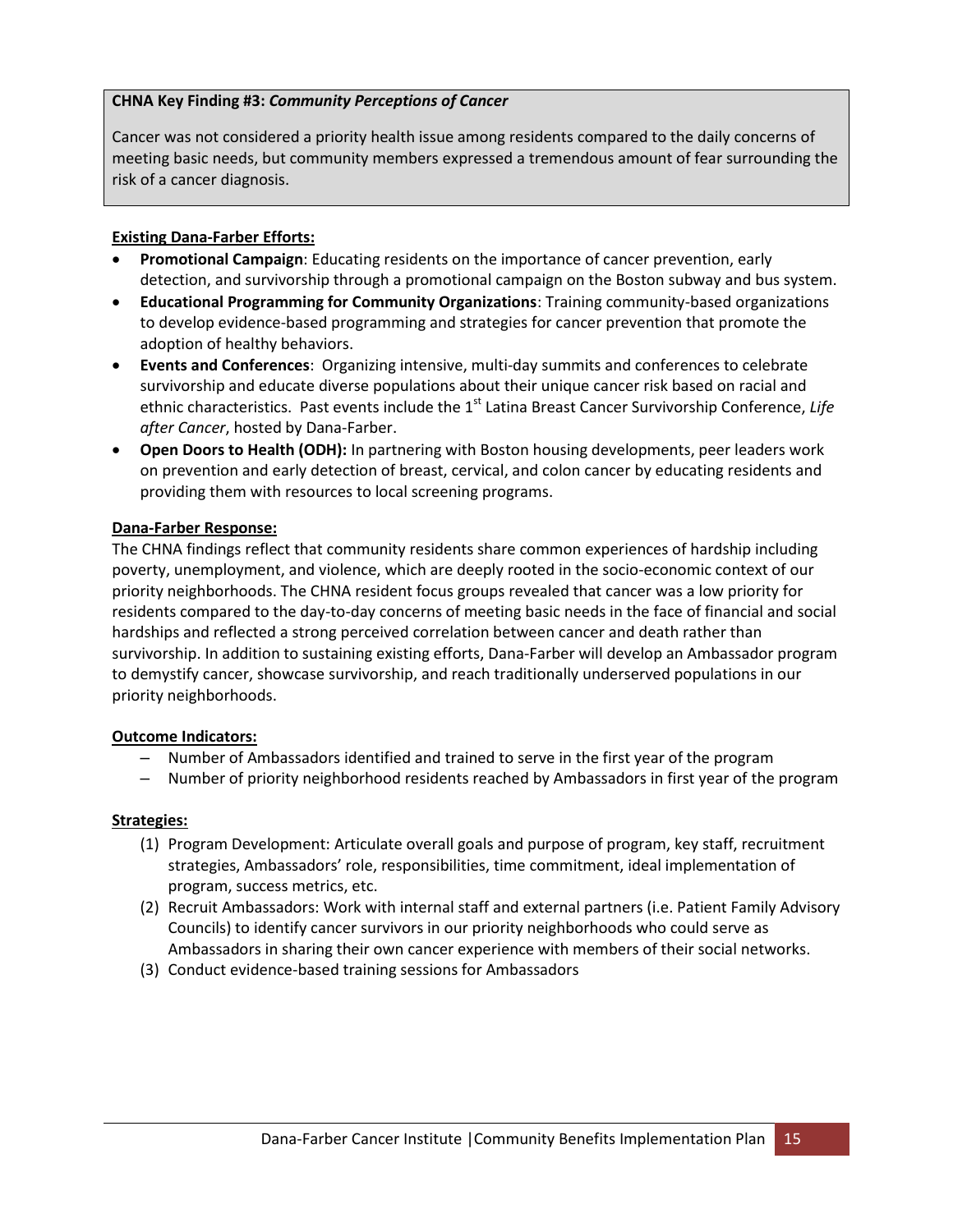#### **CHNA Key Finding #4:** *Primary Prevention*

Cancer-prevention behaviors such as healthy eating and physical activity are a significant challenge in many of Dana-Farber's neighborhoods, particularly among traditionally underserved populations.

### **Dana-Farber Response:**

Dana-Farber supports numerous community-based activities focused on behavioral prevention efforts among the traditionally medically underserved. Efforts include: Implementing evidence-based strategies to increase healthy food choices and physical activity in Boston public housing developments; providing on-going nutrition workshops; utilizing a peer leaders program (ODH) to promote the adoption of healthy behaviors; engaging community-members through faith-based initiatives that emphasize primary prevention behaviors; and developing prevention-focused translational studies through our Center for Community-Based Research (CCBR). Through engagement with local coalitions, partnerships, and neighborhood-based organizations, Dana-Farber hopes to participate in meaningful ways in reducing the socio-economic burdens experienced by residents in our priority neighborhoods.

### **CHNA Key Finding #5:** *Community Strengths*

While residents living in Dana-Farber's priority neighborhoods face significant socioeconomic challenges, these communities possess numerous assets and strengths including youth leadership, strong neighborhood cohesion and social networks, and numerous community-based organizations.

#### **Dana-Farber Response:**

Dana-Farber has strong partnerships with numerous community-based organizations (e.g., Sociedad Latina, Madison Park Development Corporation, etc.) and receives input and guidance from its Community Benefits External Advisory Committee to develop programming that meets community needs and maximizes community assets.

Dana-Farber's current work could not be maintained or expanded without the strong, sustained partnerships within the community, and this collaborative approach is integrated into all of Dana-Farber's community work. As a comprehensive cancer center, Dana-Farber cannot directly address the larger economic factors affecting residents' lives. However, Dana-Farber provides services that are sensitive to this context. For example, Dana-Farber's workforce development efforts focus on building skills and employment opportunities among residents from traditionally underserved neighborhoods. Workforce development efforts seek to maximize and invest in the community assets identified in Dana-Farber's priority neighborhoods, especially the strong youth leadership. Last summer Dana-Farber hired 60 student interns for the summer jobs program.